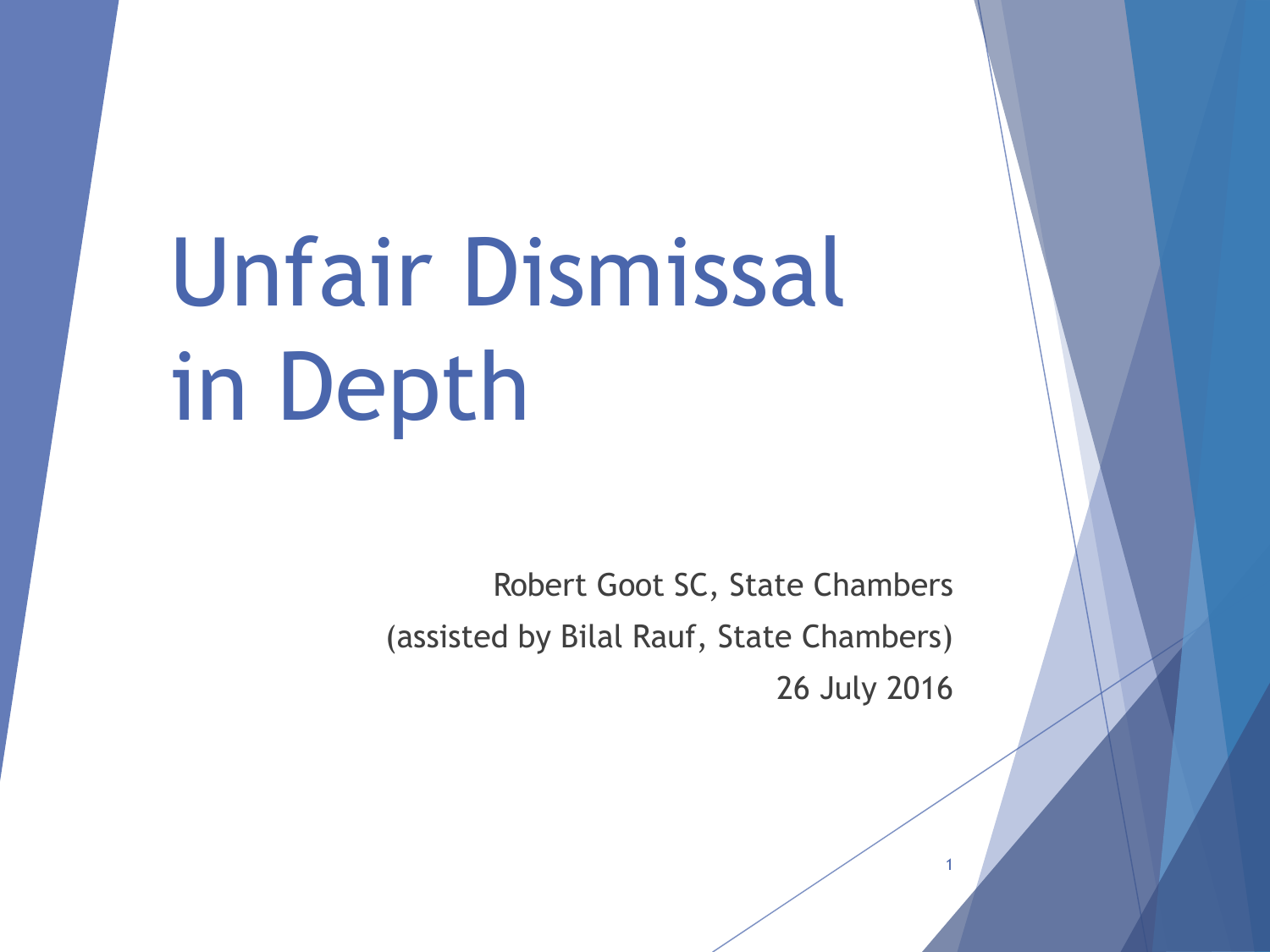#### **Overview**

- ▶ Legislative framework who can make unfair dismissal claims?
- Available remedies
- The process: from conciliation to litigation
- Appealing decisions of the Commission
- Areas of interest trends and uncertainties
- Important Cases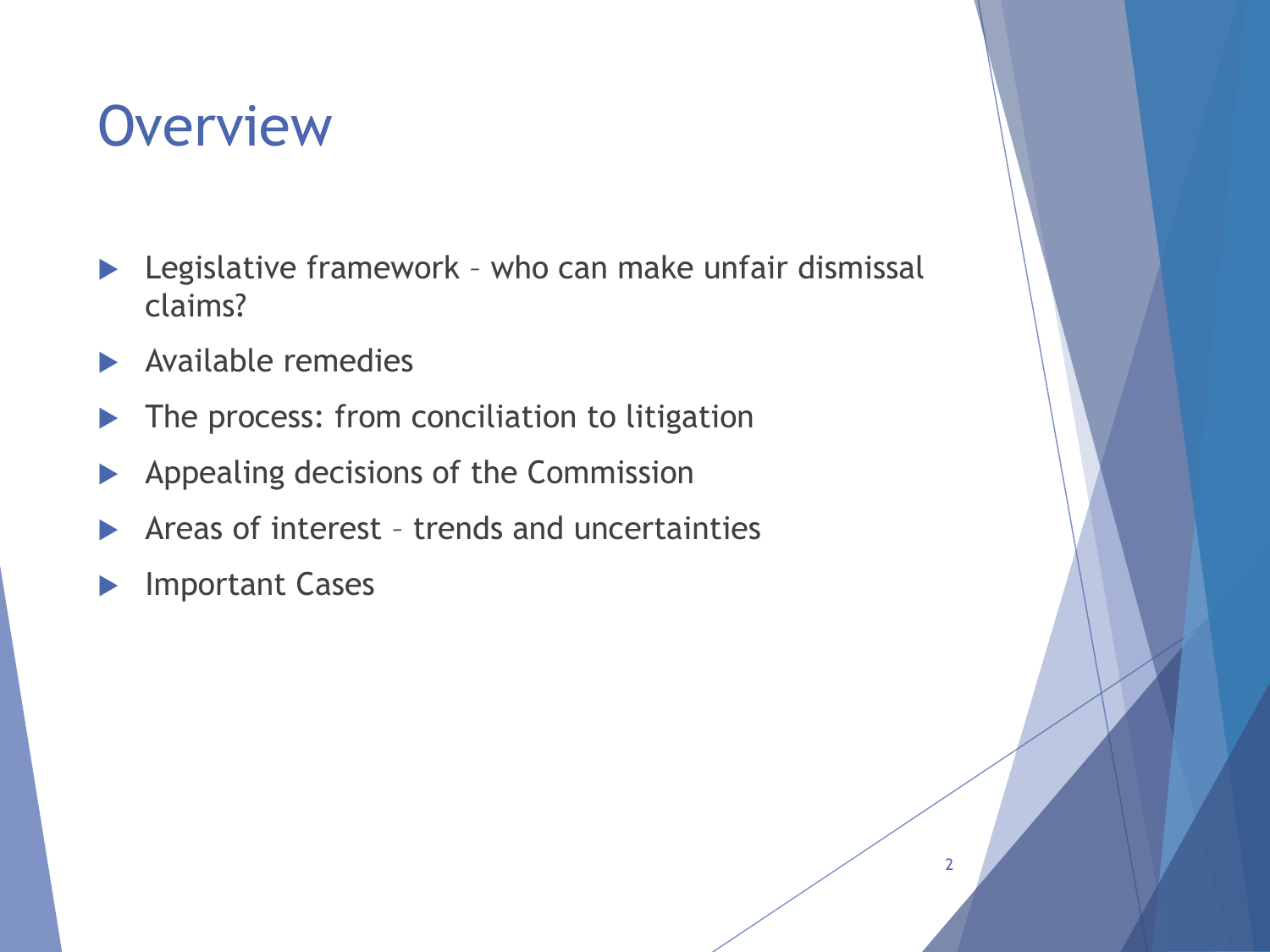# Legislative framework – who can make unfair dismissal claims?

- Part 3-2, *Fair Work Act 2009*
- Objects (s.381) "a fair go all round": *Toms v Harbour City Ferries Pty Ltd & Anor* (2015) 229 FCR 537 at [31]- [42]
- Protected persons (s.382):
	- $\blacktriangleright$  Is the applicant an employee?
	- $\blacktriangleright$  Has the applicant completed the minimum period of employment (6 months or 12 months for small business employers)?
	- If Is the applicant covered by a **Fair Work Act industrial** instrument or earning below the high income threshold (\$138,900 from 1 July 2016)?
- Is the employer a national system employer? (s.14)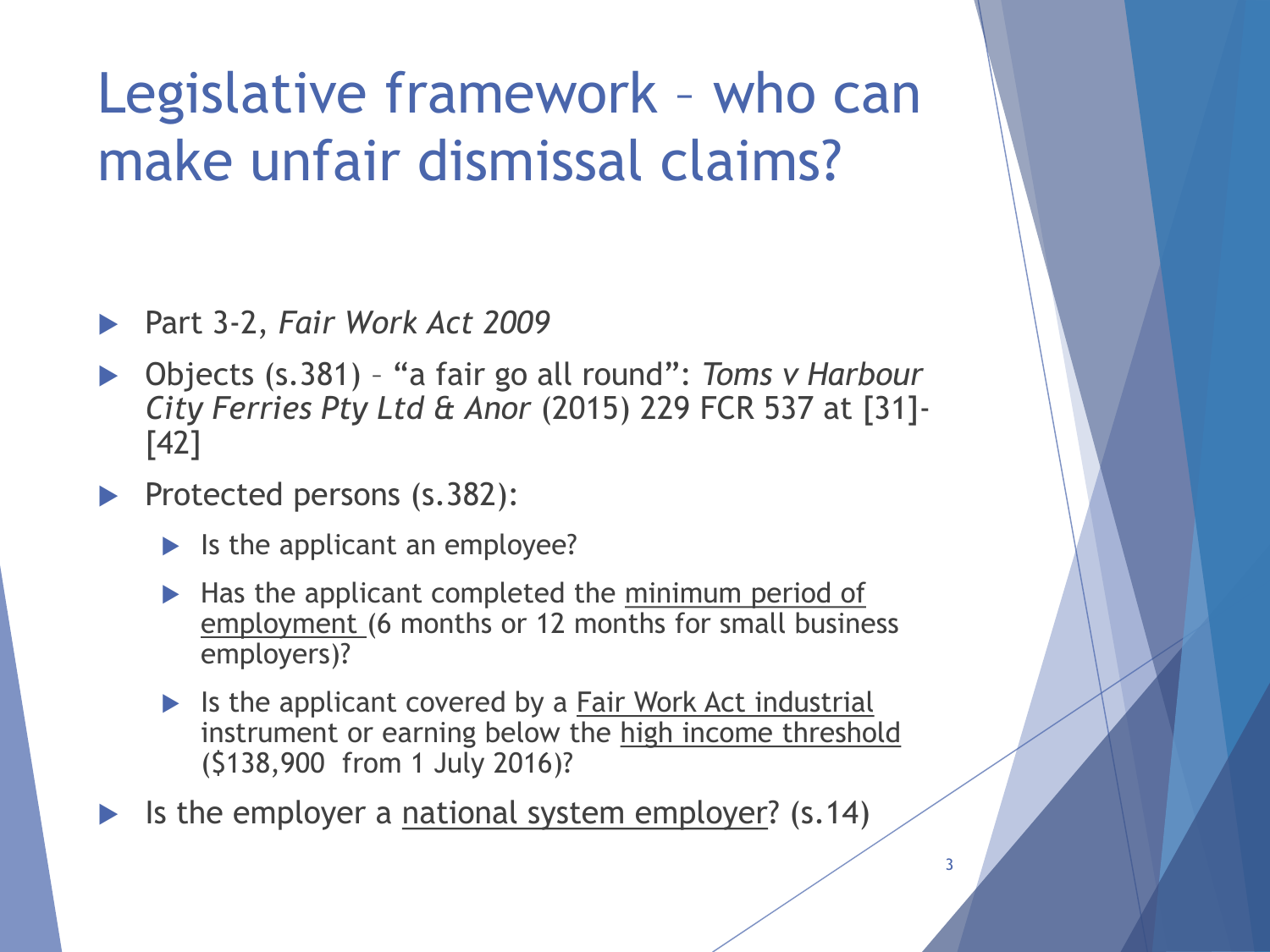#### Legislative framework – who can make unfair dismissal claims?

- $\blacktriangleright$  Has the employee been dismissed? (s.386(1)): Terminated at the initiative of the employer; forced to resign (constructive dismissal);
- If the employee was a casual, was the employment regular and systematic and did the employee have a reasonable expectation of continuing employment? (s.384(2);
- $\blacktriangleright$  Has the application been filed within 21 days of the dismissal or such further period as the Commission allows? (s.394).

4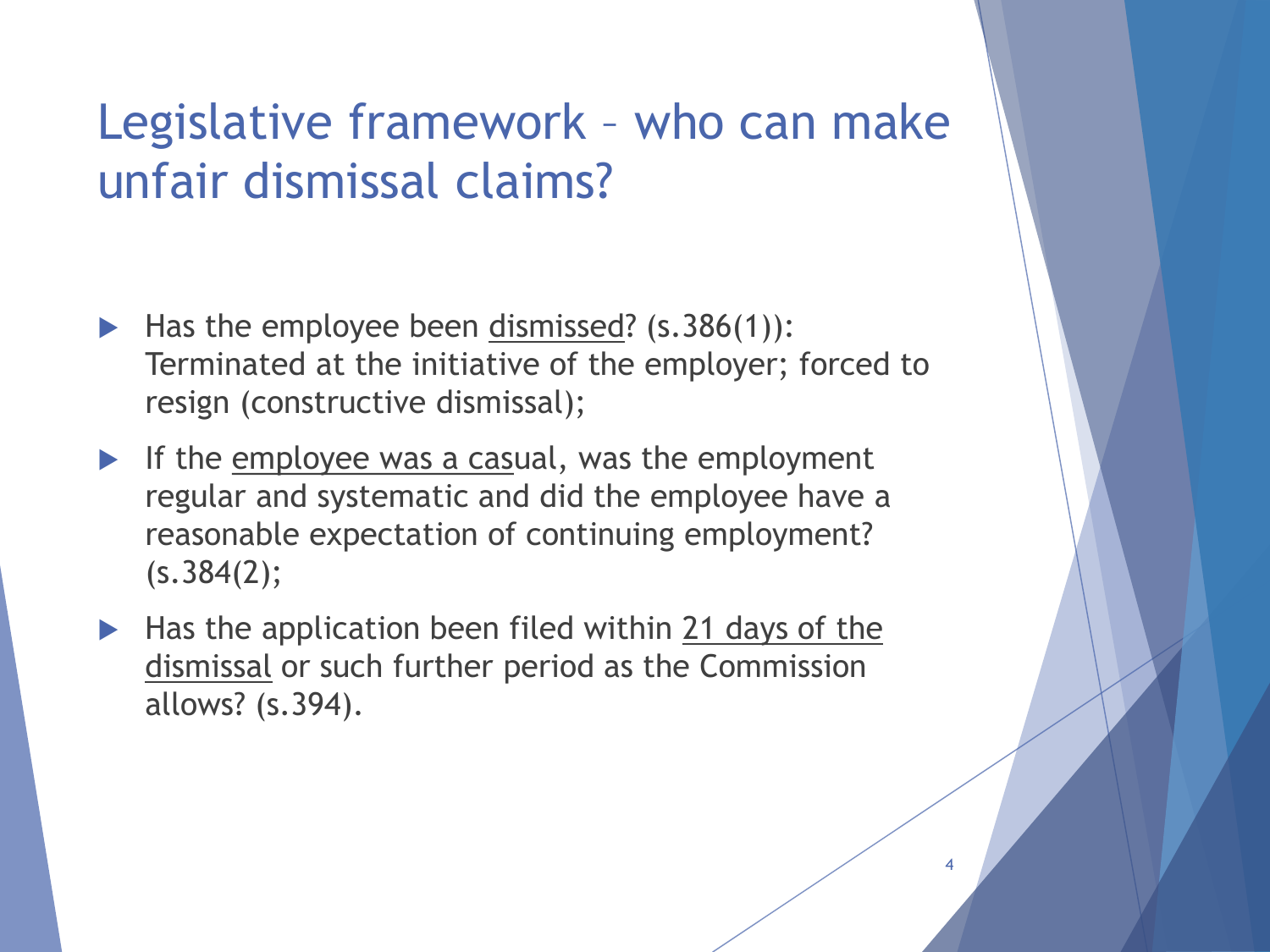# Legislative framework – who can make unfair dismissal claims?

#### Certain exceptions:

- ▶ There is no dismissal if the employee has been dismissed as a consequence of completing a contract for a specified period of time or task or completing a training arrangement (s.386(2));
- $\triangleright$  Dismissal is not unfair if the termination is a genuine redundancy (ss.386, 389);
- Dismissal is not unfair if the termination is consistent with the Small Business Fair Dismissal Code (ss.386, 388).
- Note also the effect of ss.725 to 732 that an unfair dismissal application cannot be made if another claim has also been made under Part 3-1 or a complaint under State or Commonwealth law in relation to the dismissal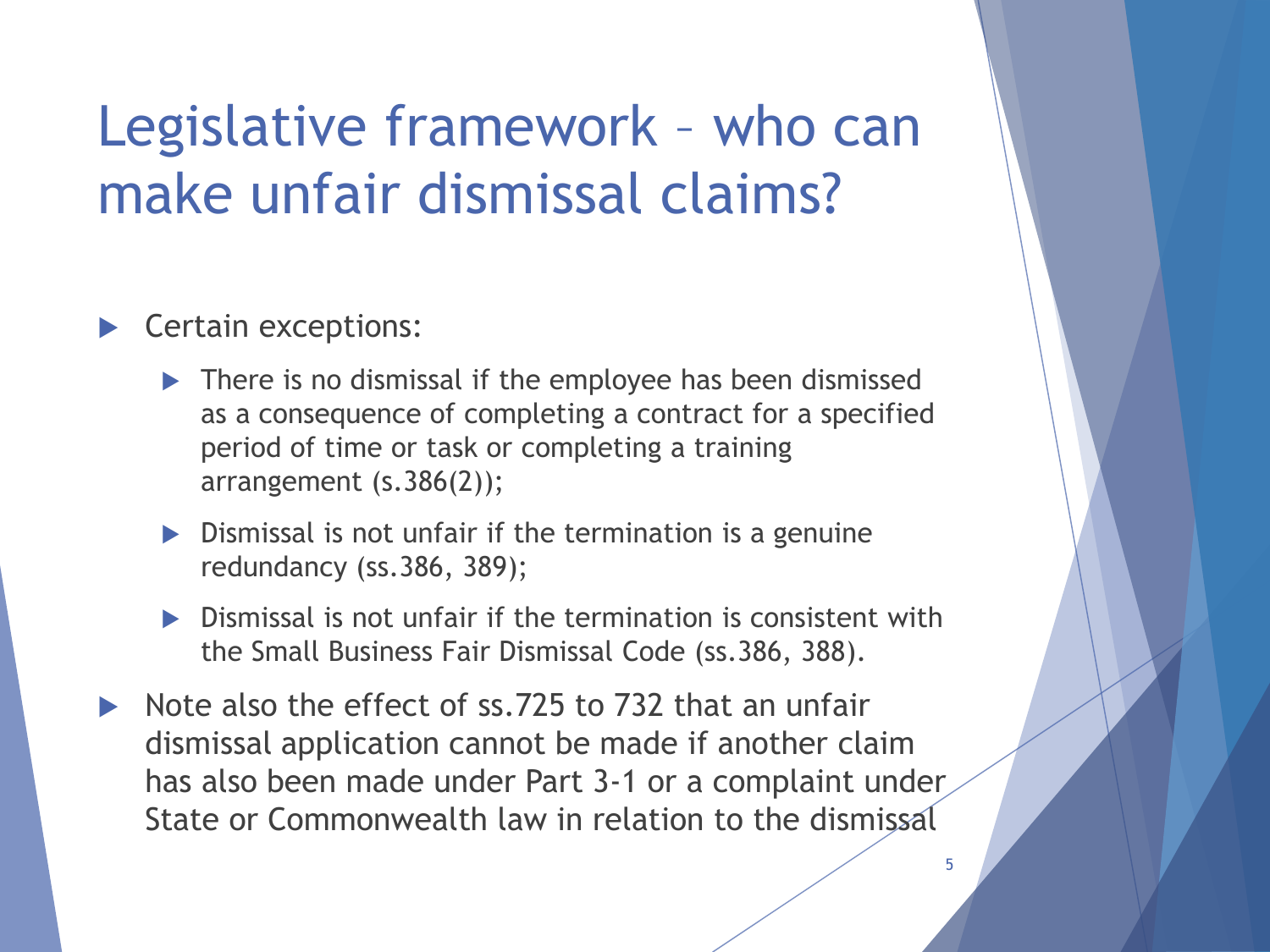# Genuine Redundancy Exclusion

A genuine redundancy occurs where  $(s.389(1))$ :

- **Employer no longer requires an employee's job to be done** by anyone because of changes in the operational requirements;
- The employer has complied with a relevant obligation to consult about the redundancy
- $\triangleright$  Note (s.389(2)), a dismissal is not a genuine redundancy if it would have been reasonable in all the circumstances for the person to be redeployed within:
	- ▶ The employer's enterprise; or
	- $\triangleright$  The enterprise of an associated entity of the employer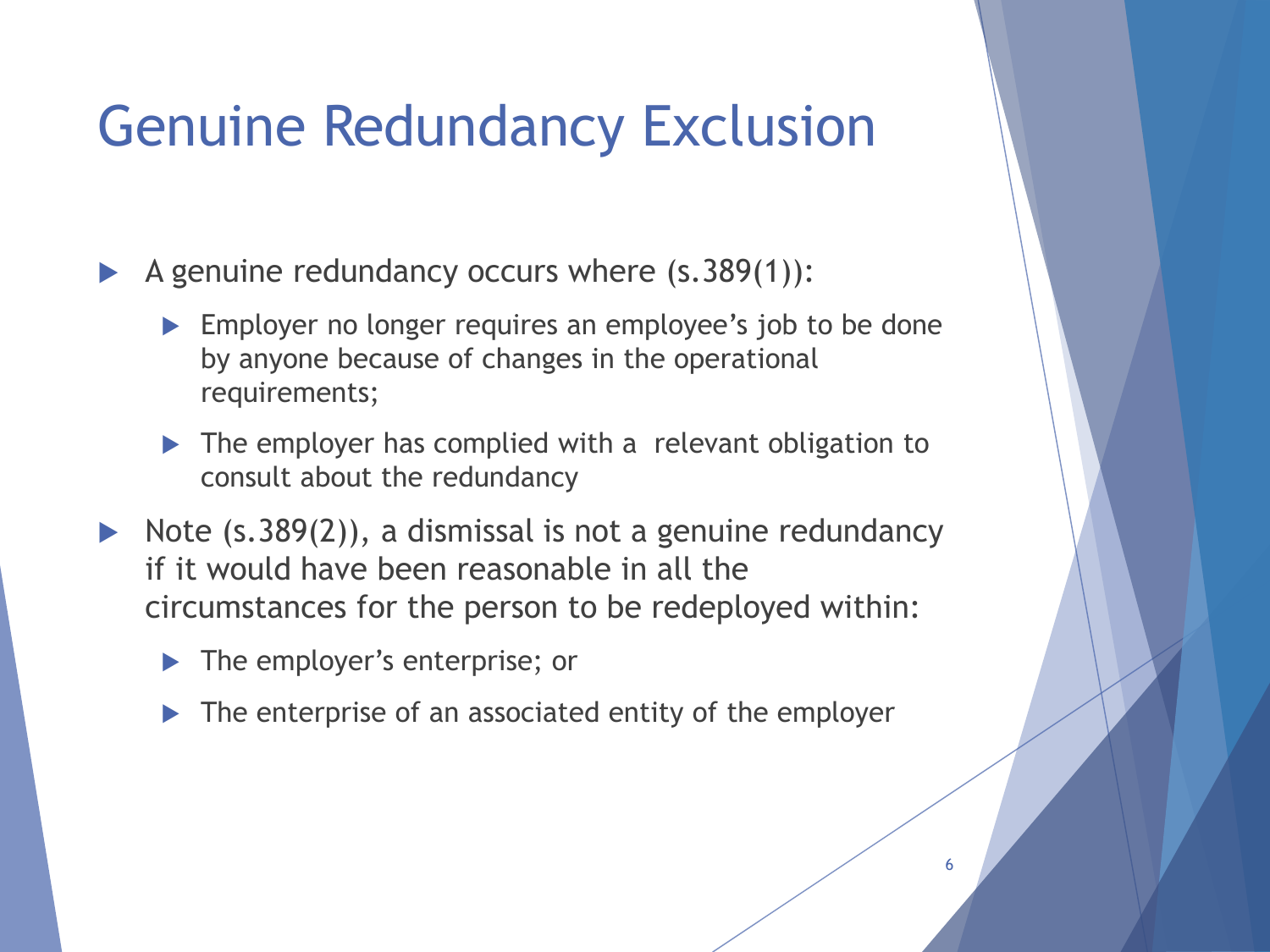#### Harsh, unjust or unreasonable

- A person has been unfairly dismissed if the dismissal was harsh, unjust or unreasonable (s.385): *Byrne v Australian Airlines* Ltd (1995) 185 CLR 410 at 410 (per Brennan CJ, Dawson and Toohey JJ) and 465 (per McHugh and Gummow JJ)
- **Criteria for considering harshness (s.387):** 
	- $\triangleright$  Was there a valid reason (s.387(a))?
	- Was the person notified of that reason (s.387(b))?
	- ▶ Was the person given an opportunity to respond to any reason related to conduct or capacity (s.387(c))?
	- ▶ Was there any unreasonable refusal by the employer to allow the person to have a support person  $(s.387(d))$ ?

7

 $\triangleright$  Was the person warned about any unsatisfactory performance before the dismissal (s.387(e))?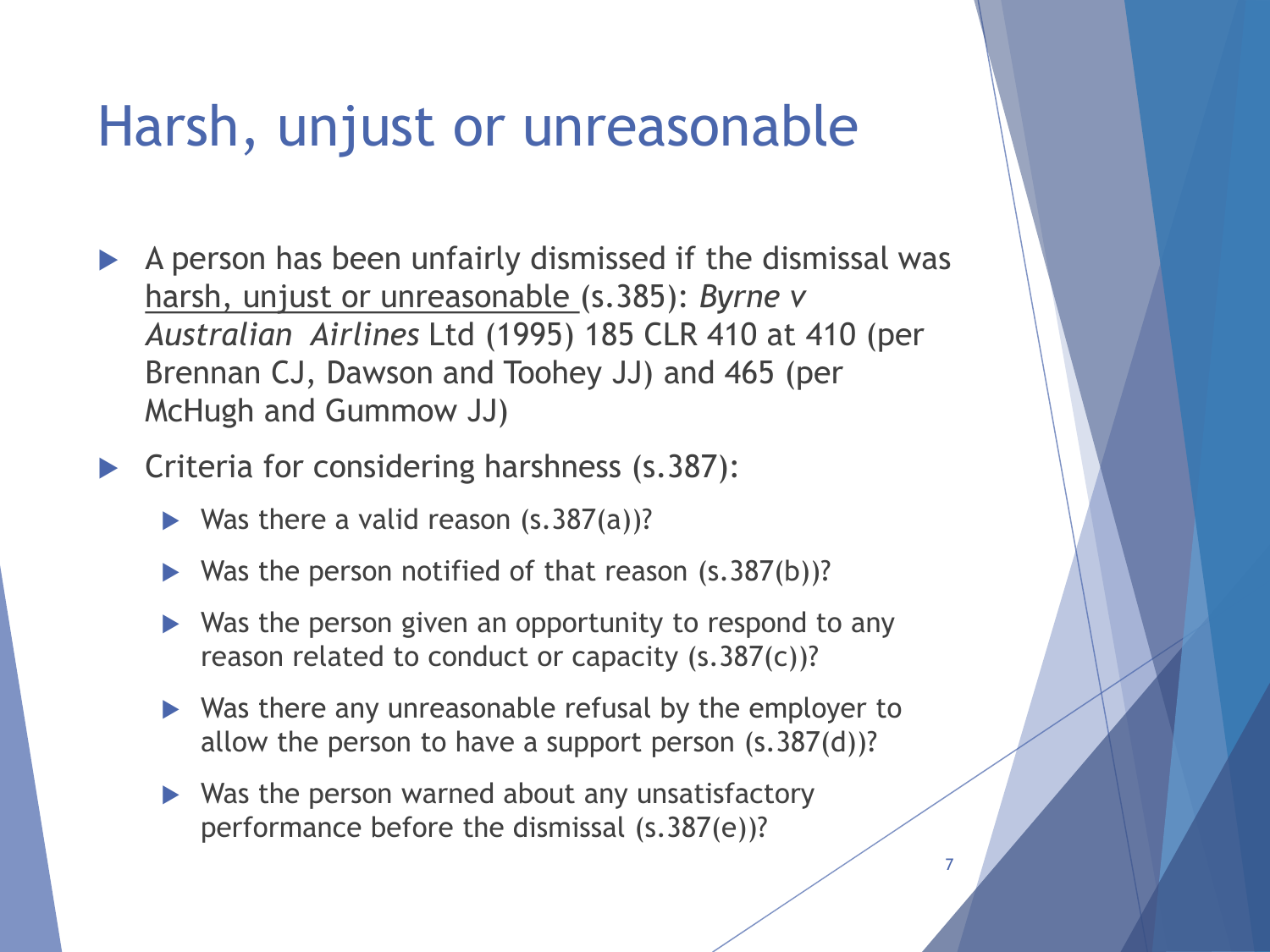#### Harsh, unjust or unreasonable

**Criteria for considering harshness (s.387):** 

- Consider the degree to which the size of the employer's enterprise would likely impact on the procedures followed  $(s.387(f))$
- **Consider the degree to which the absence of dedicated** human resources management or expertise would likely impact on the procedures followed (s.387(g))
- Consider any other relevant matters  $(s.387(h))$ 
	- $\blacktriangleright$  Information discovered after the dismissal
	- **Differential treatment**
	- $\blacktriangleright$  Personal circumstances and effect of dismissal
	- ▶ Context in which acts occurred
- See generally: *Blue Scope Steel Ltd v Sirijovski* [2014] FWCFB 2593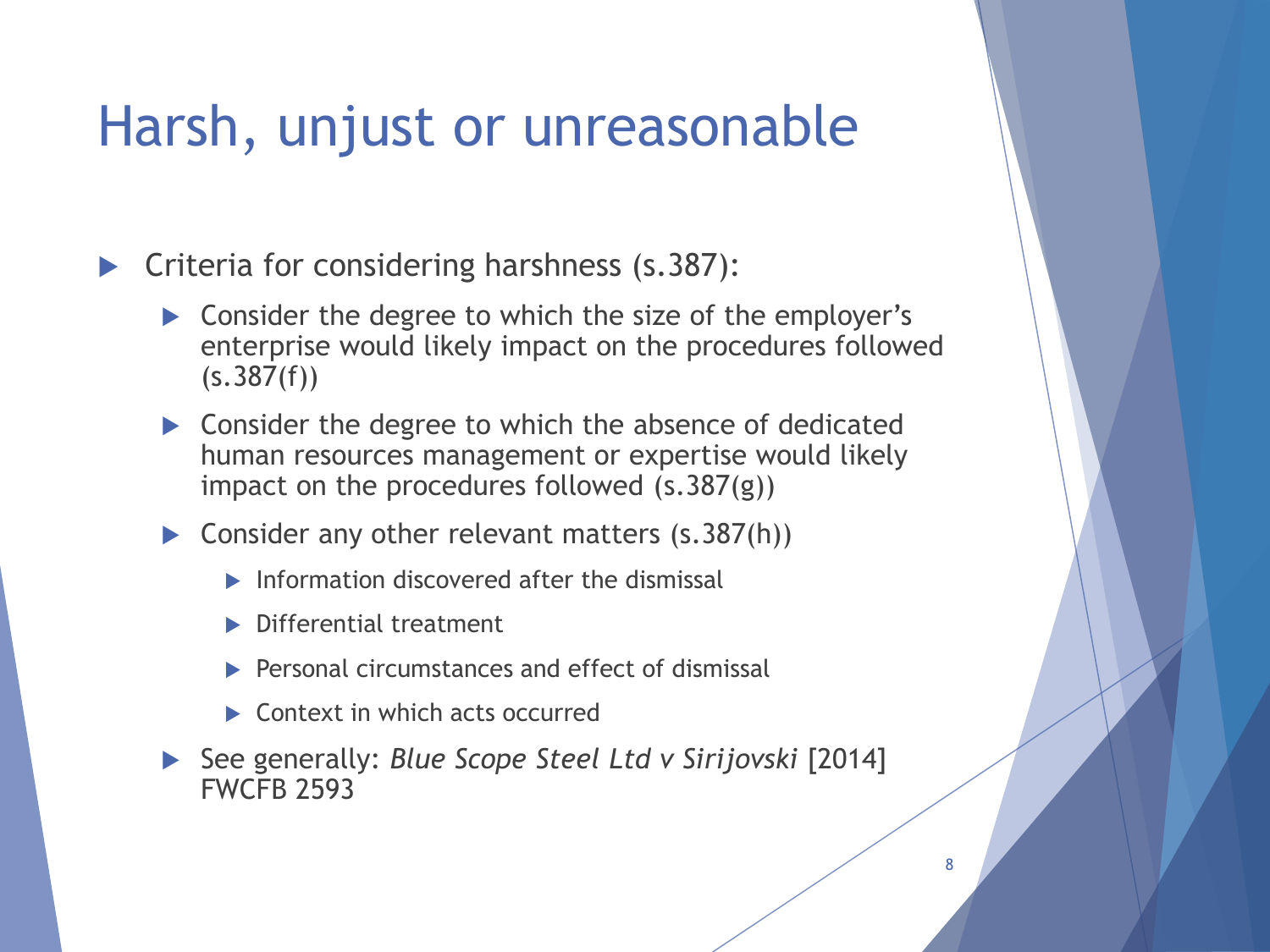# Harsh, unjust or unreasonable – A valid reason

- $\blacktriangleright$  A valid reason for dismissal is one which is "sound, defensible or well founded" and not "capricious, fanciful, spiteful or prejudiced": *Selvachandran v Peteron Plastics Pty Ltd* (1995) 62 IR 371 at 373-4
- $\blacktriangleright$  The question of whether there was valid reason for a dismissal, is answered by reference to the facts that existed at the time of the dismissal based on the evidence which is before the Commission: *King v Freshmore (Vic) Pty Ltd* Print S4213, 17 March 2000; *Lane & Ors v Arrowcrest Group Pty Ltd* (1990) 27 FCR 427 at 456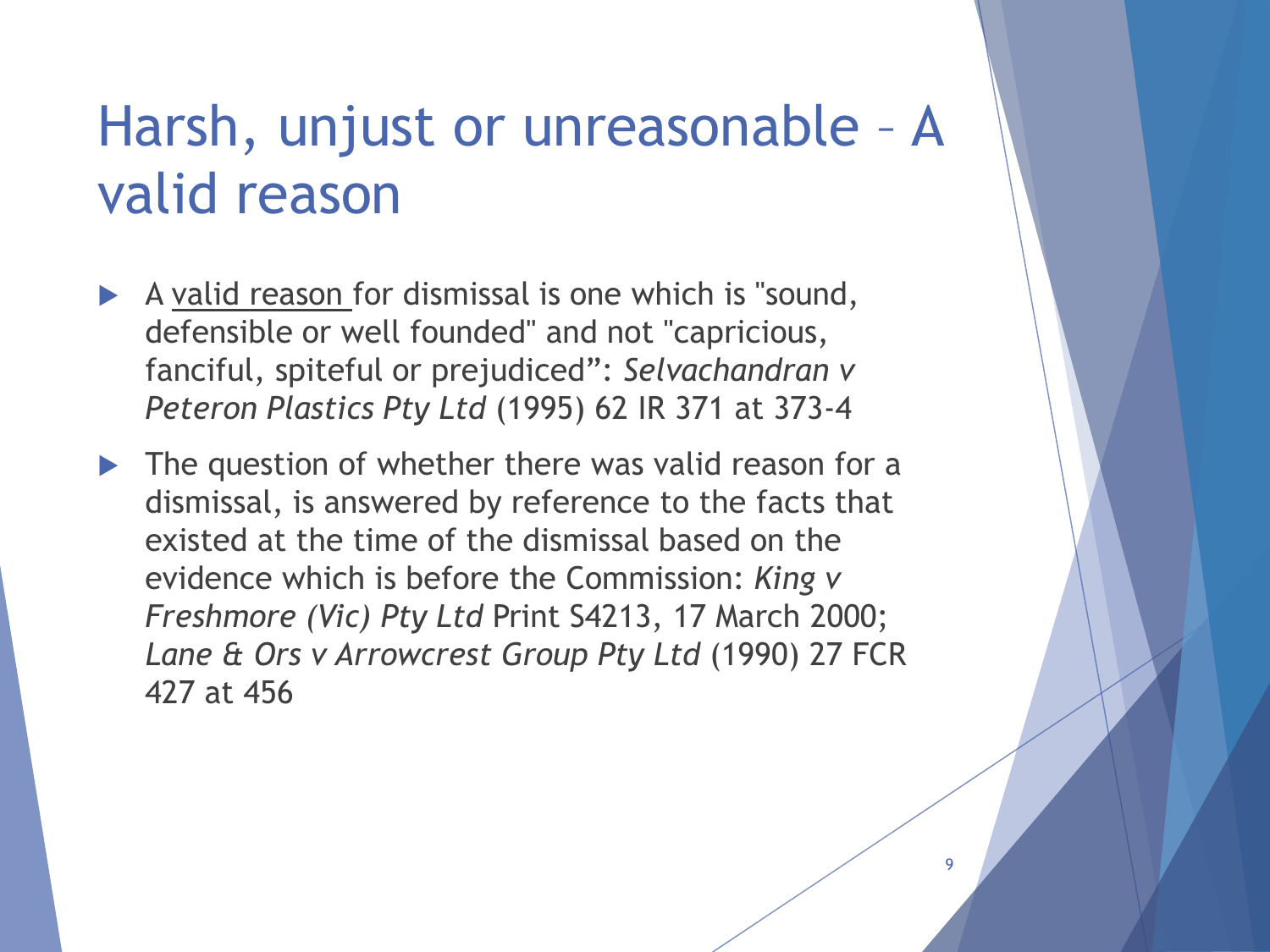#### Remedies Available

The primary remedy is reinstatement (ss. 390 – 391)

- Where reinstatement is ordered, the Commission can order that continuity of employment be maintained and lost pay be restored  $(ss.391(2), (3))$
- $\blacktriangleright$  Reinstatement requires consideration of a broad range of factors, including whether or not there has been a loss of trust and confidence: *Perkins v Grace Worldwide (Aust) Pty Ltd* (1997) 72 IR 186 at 191-2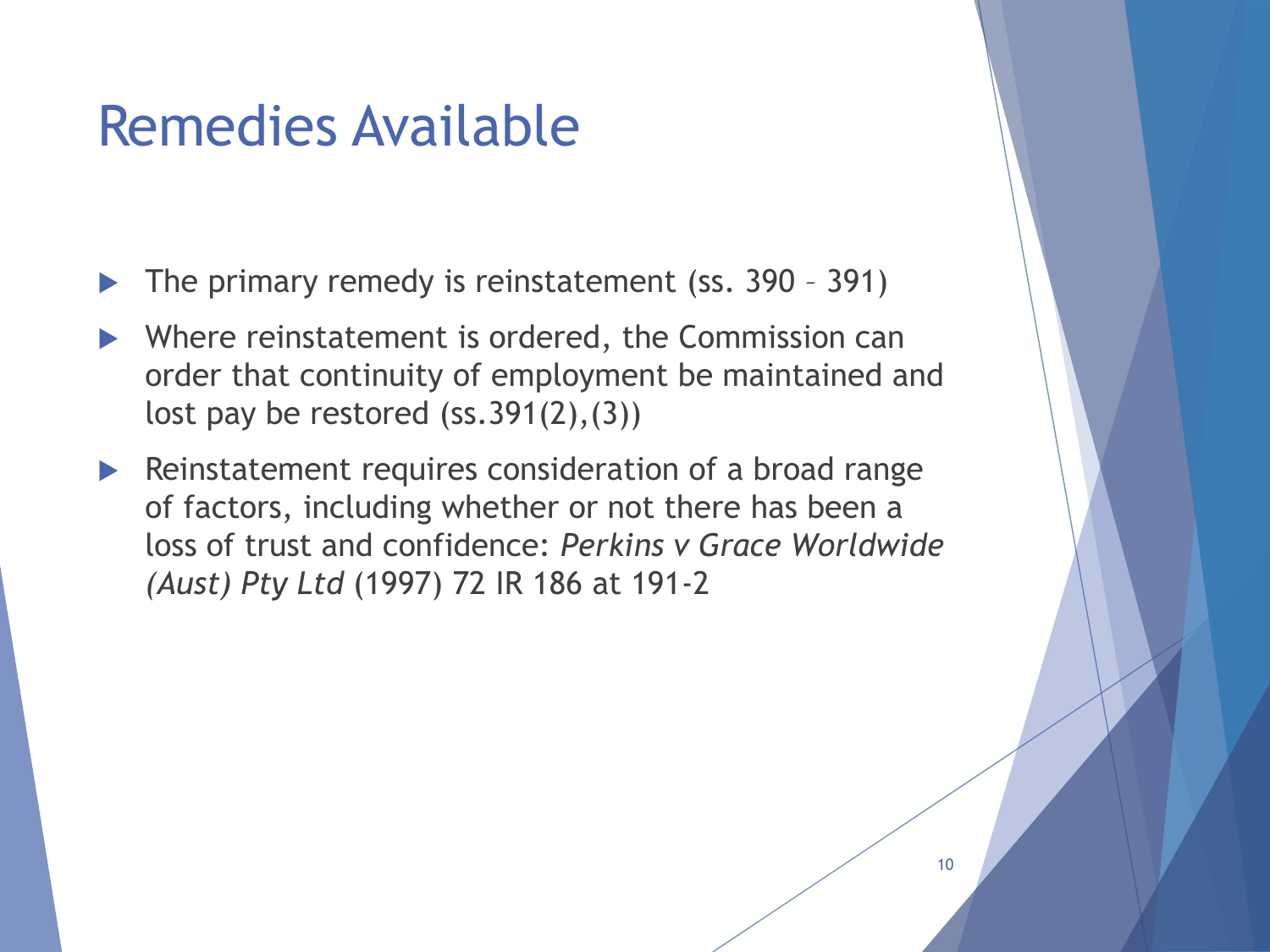#### Remedies Available

- If reinstatement is inappropriate and compensation is appropriate in all of the circumstances of the case, the Commission can order compensation to a maximum of 26 weeks (s.392): *Blue Scope Steel Ltd v Sirijovski* [2014] FWCFB 2593
- As to the matters to be taken into account and the method for calculating compensation under s.392 of the FW Act – see Full Bench decision in *Bowden v Ottrey Homes Cobram and District Retirement Villages Inc. T/A Ottrey Lodge* (2013) 229 IR 6
- Also, see *Sprigg v Paul's Licensed Festival Supermarket*  (1998) 88 IR 21 and *Ellawala v Australian Postal Corporation,* Print S5109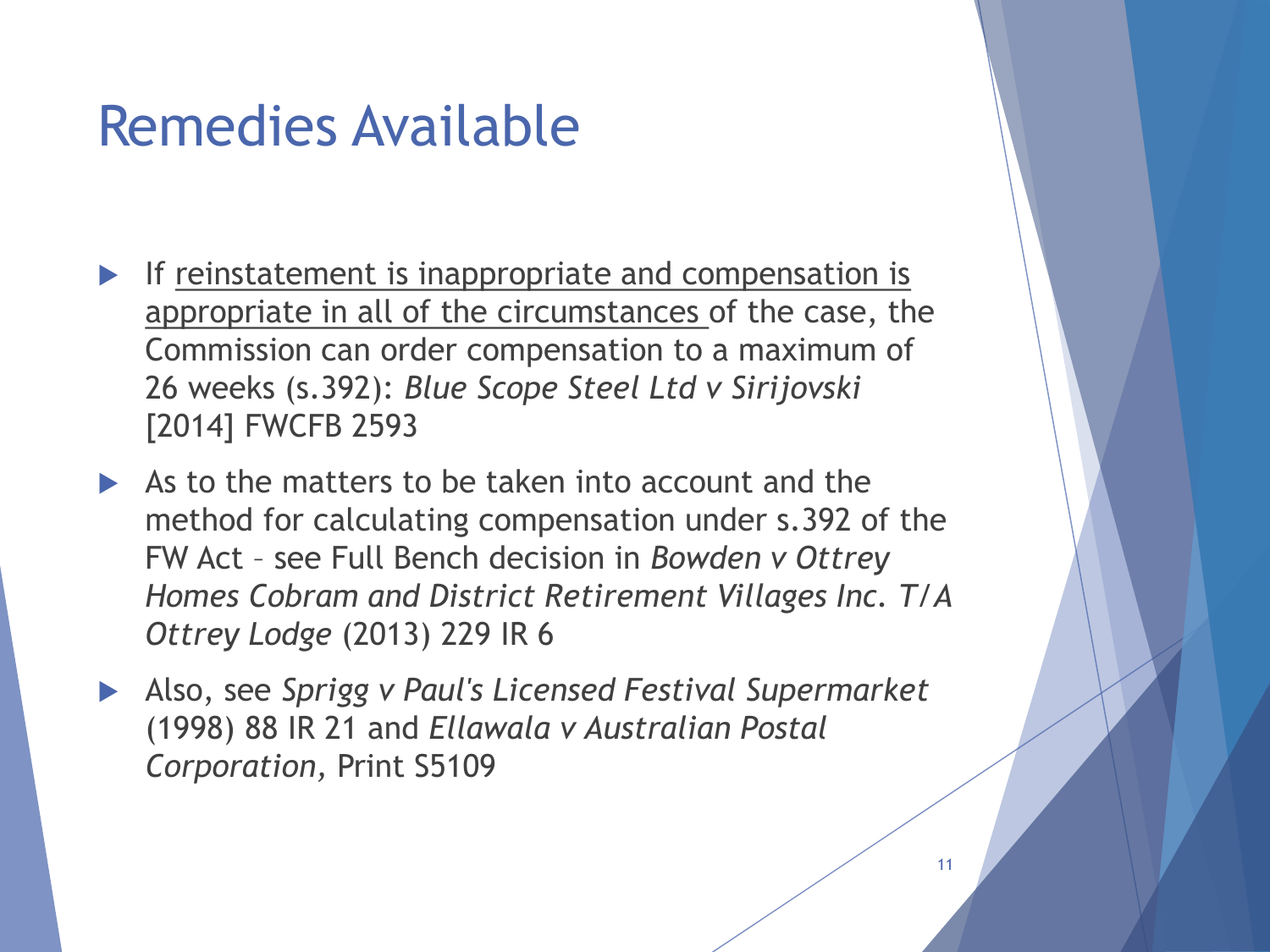# Remedies Available

- The Commission must reduce the amount of any compensation if it is satisfied that the misconduct of a person contributed to the employer's decision to dismiss the person (s.392(3)): see *Bowden* at [59]; *Smith v Buick Holdings Pty Ltd* [2016] FWCFB 3683
- Range of other factors as outlined in s.392(2) also need to be taken into account i.e. evaluated and given due weight - in deciding on the amount of the compensation if any: see generally *Bowden*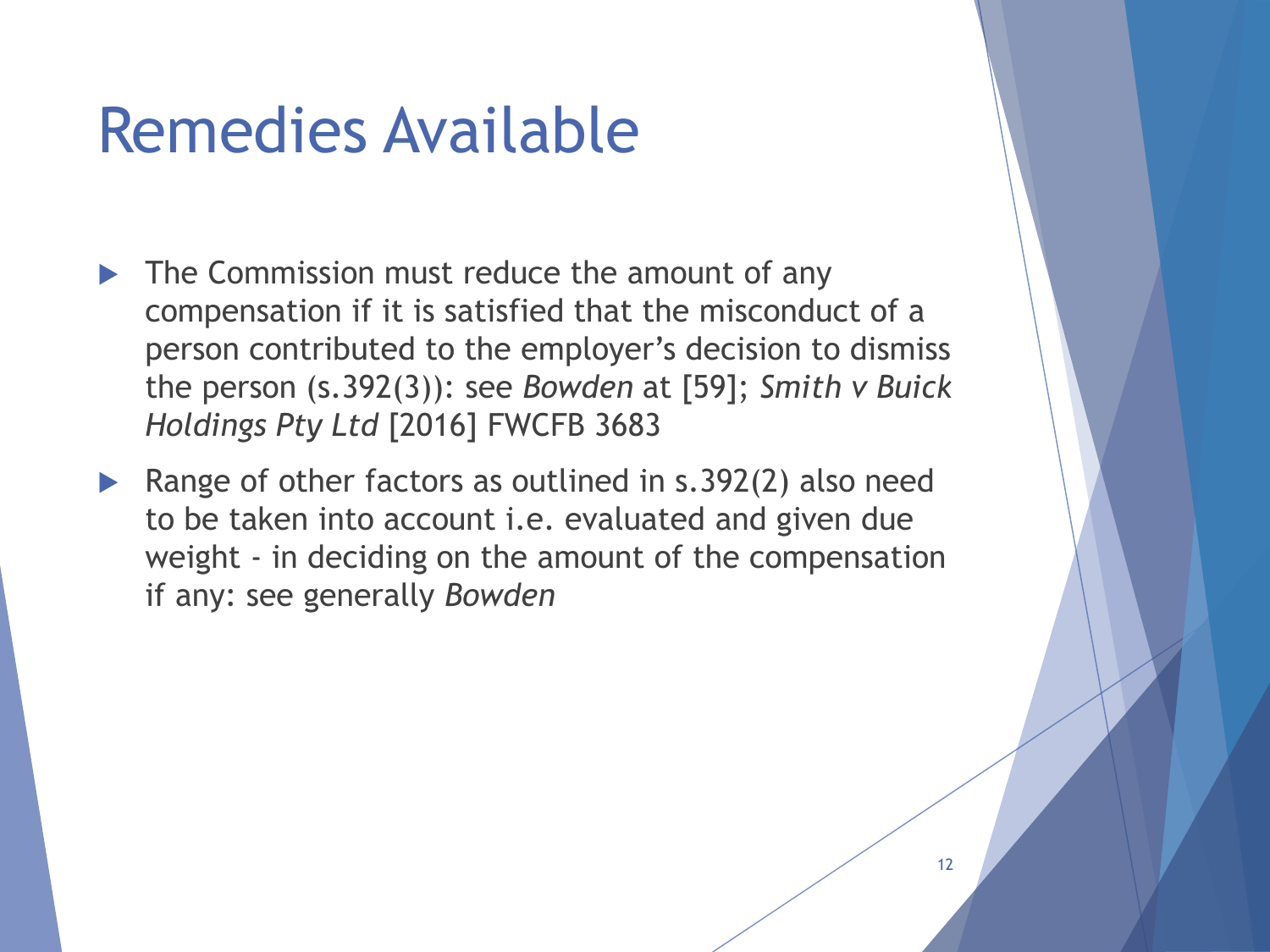# The process: from conciliation to litigation

- Application has to be filed within 21 days of the dismissal or such further period as the Commission allows (s.394)
- $\blacktriangleright$  Further time for filing may be granted if there are exceptional circumstances (see for instance *Cheval Properties Pty Ltd v Smithers* (2010)197 IR 403); *Wolfgang v Boeing Defense Australia* [2016] FWC 3807
- ▶ Conciliation conference by telephone as an administrative step
- **The Commission may facilitate or conduct separate** conciliations, including during the hearing process
- If not settled, parties are issued with directions, including relating to any jurisdictional objections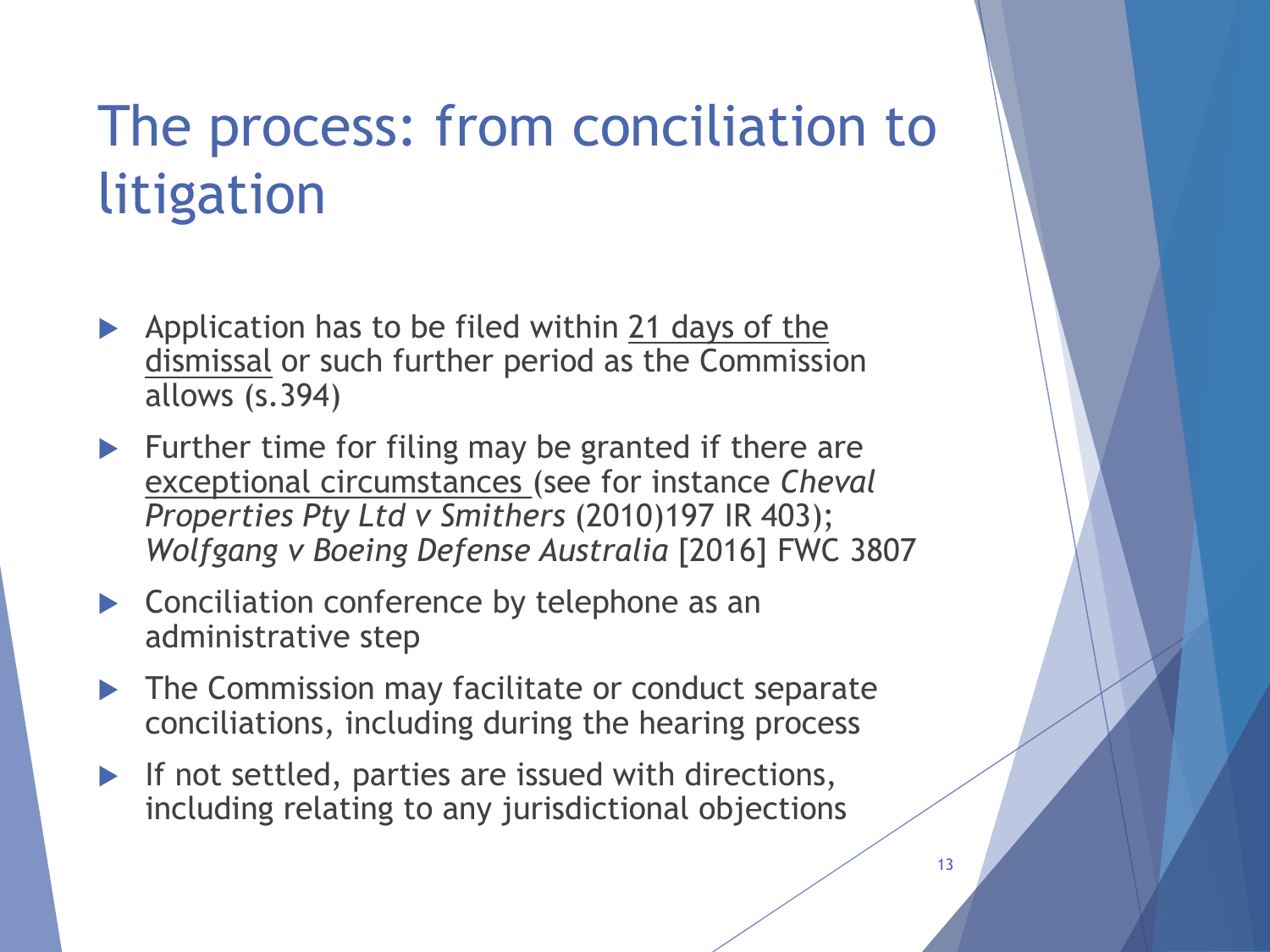# The process: from conciliation to litigation

- Private conference or public hearing (s.398)
- Commission has wide array of powers as outlined in ss.590 to 594
- **EXA** Representation by legal representatives and paid agents by permission (s.596)
- $\blacktriangleright$  Emphasis on the Commission exercising its powers in a manner that is fair and just; quick, informal and avoids unnecessary technicalities etc (s.577)
- Although rules of evidence do not apply (s.591), the Commission tends to follow the rules of evidence to achieve good and consistent procedure: *Thompson v John Holland Group Pty Ltd* [2012] FWA 10363
- Note requirements of procedural fairness/natural justice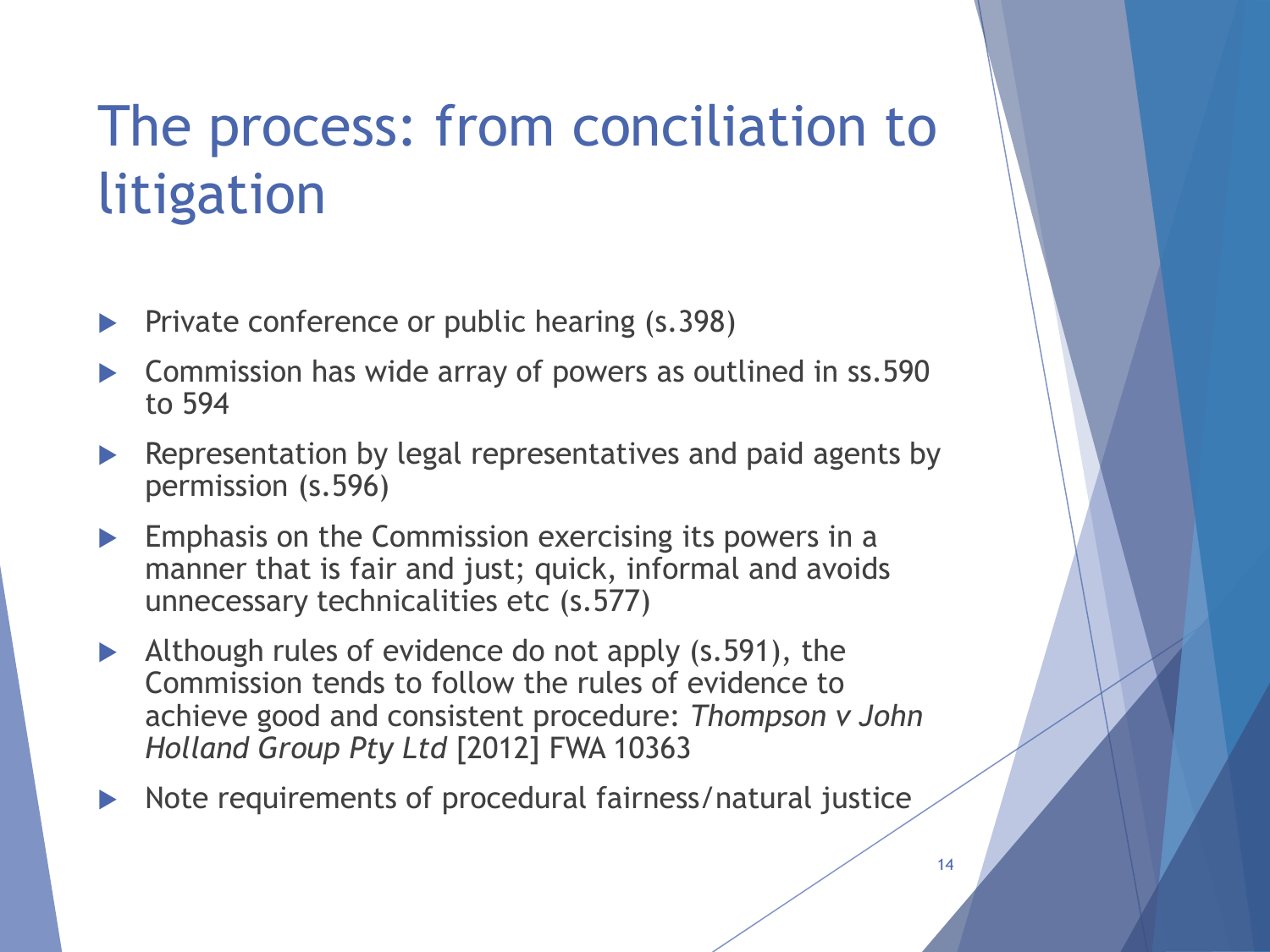# The process: from conciliation to litigation

- Note costs consequences (ss.440A 402)
- $\triangleright$  No costs jurisdiction, but costs can be awarded against parties or representatives in certain circumstances, including indemnity costs
- See for instance: *Rainshield Roofing Pty Ltd v Paerau and Dircks* [2014] FWC 3777; *Post v NTI Ltd* [2016] FWC 1059
- If the matter is settled, execute a deed containing the appropriate provisions and releases
- NB a verbal settlement is binding: *Csontos v QT Hotels & Resorts Pty Ltd* [2016] FWC 3632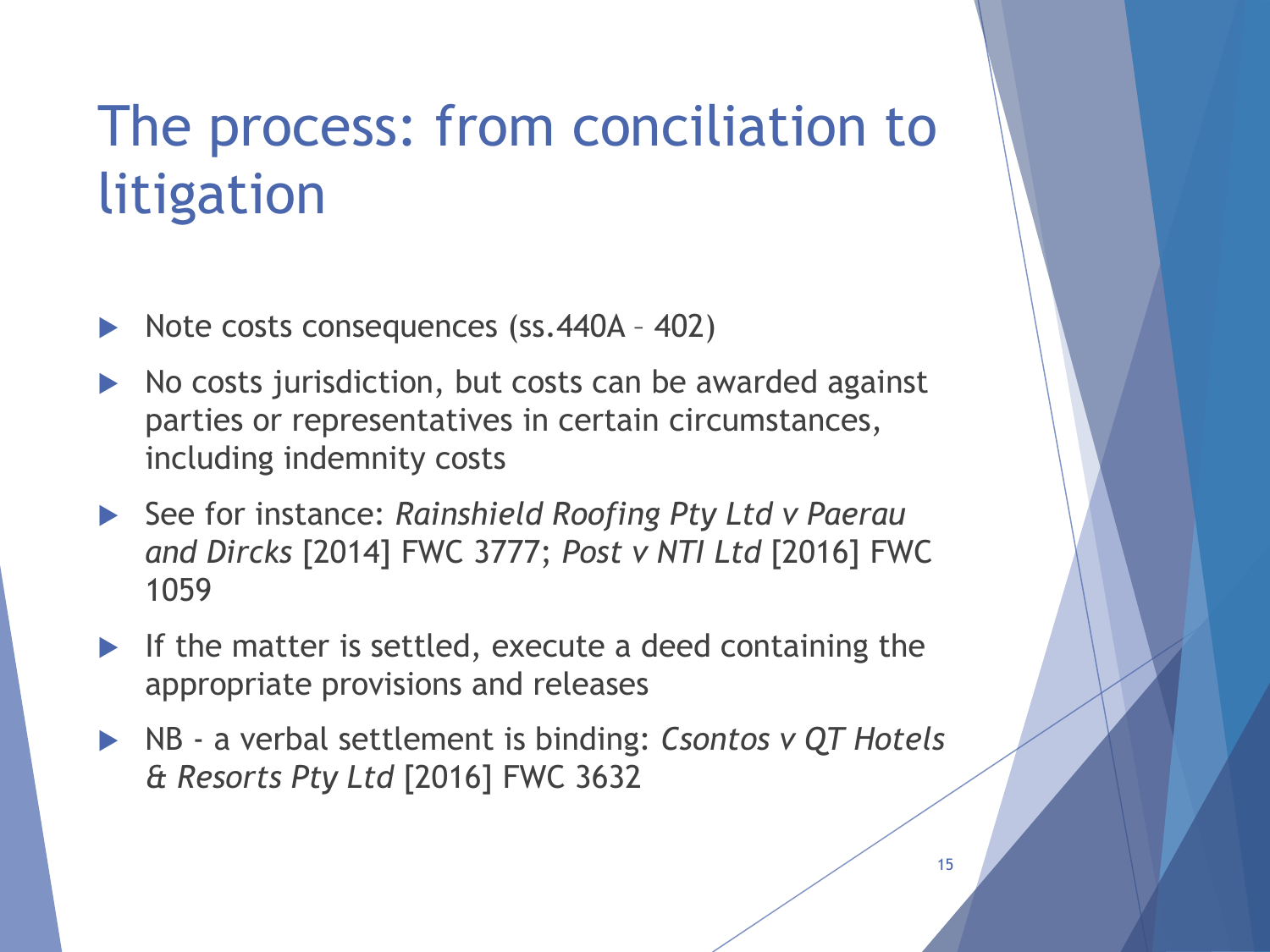# Appealing decisions of the Commission

- Appeal rights are addressed under s.400
- In summary, permission of the Commission is required for an appeal to be pursued
- The Commission must not grant permission unless it considers the appeal to be in the public interest
- $\blacktriangleright$  The task of assessing whether the public interest test has been met is a discretionary one involving a broad value judgment: *GlaxoSmithKline Australia Pty Ltd v Makin* (2010) 197 IR 266; see also *Toms* at [70]-[73]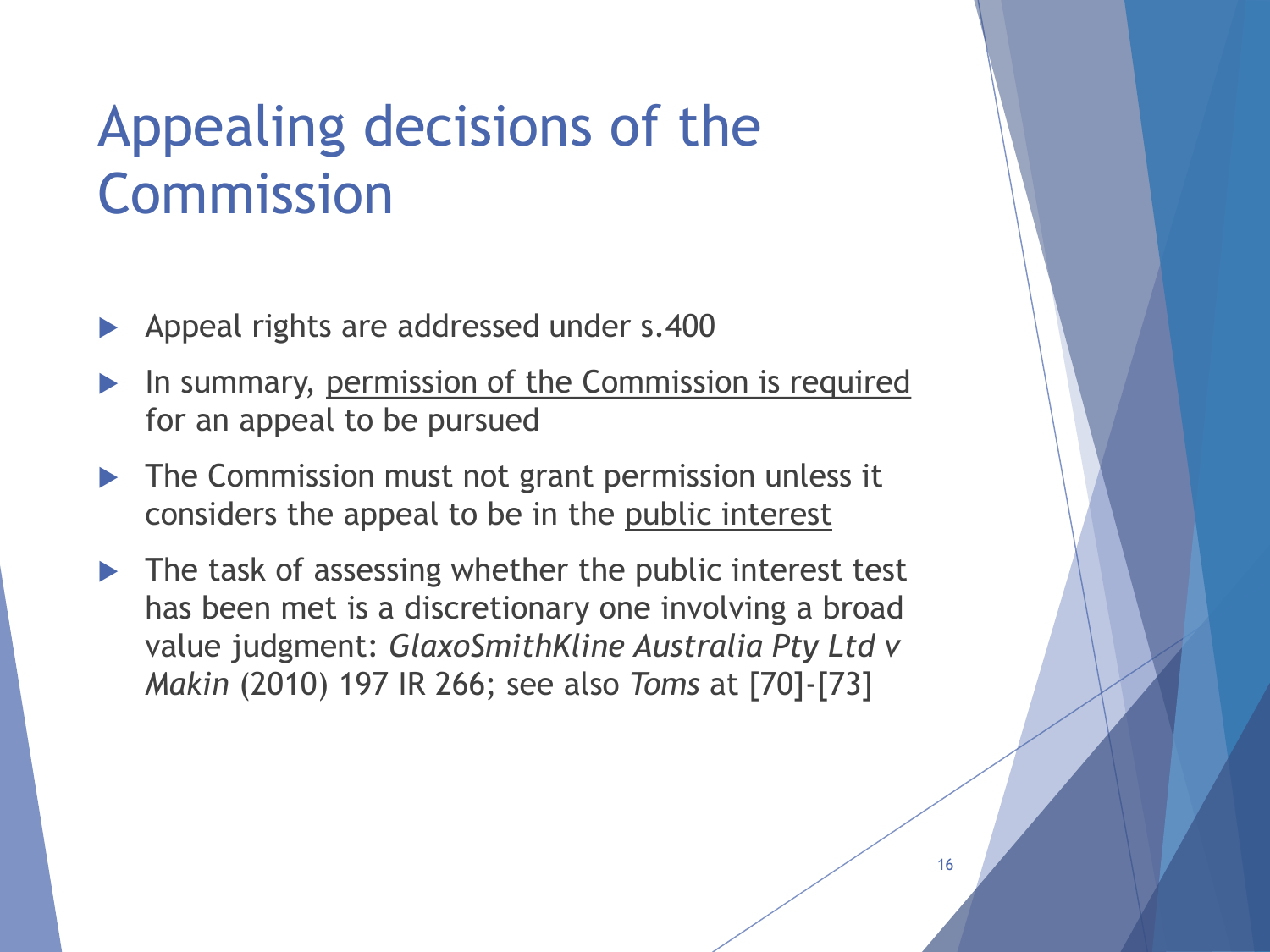# Appealing decisions of the Commission

- As a further restriction, an appeal on a question of fact as a ground can only be pursued if the decision involved a significant error of fact (s.400(3))
- In considering whether there has been an error of fact, the Commission will consider whether the conclusion reached was reasonably open on the facts. If the conclusion was reasonably open on the facts, then the Full Bench cannot change or interfere with the original decision: *SPC Ardmona Operations Ltd v Esam* (2005) 141 IR 338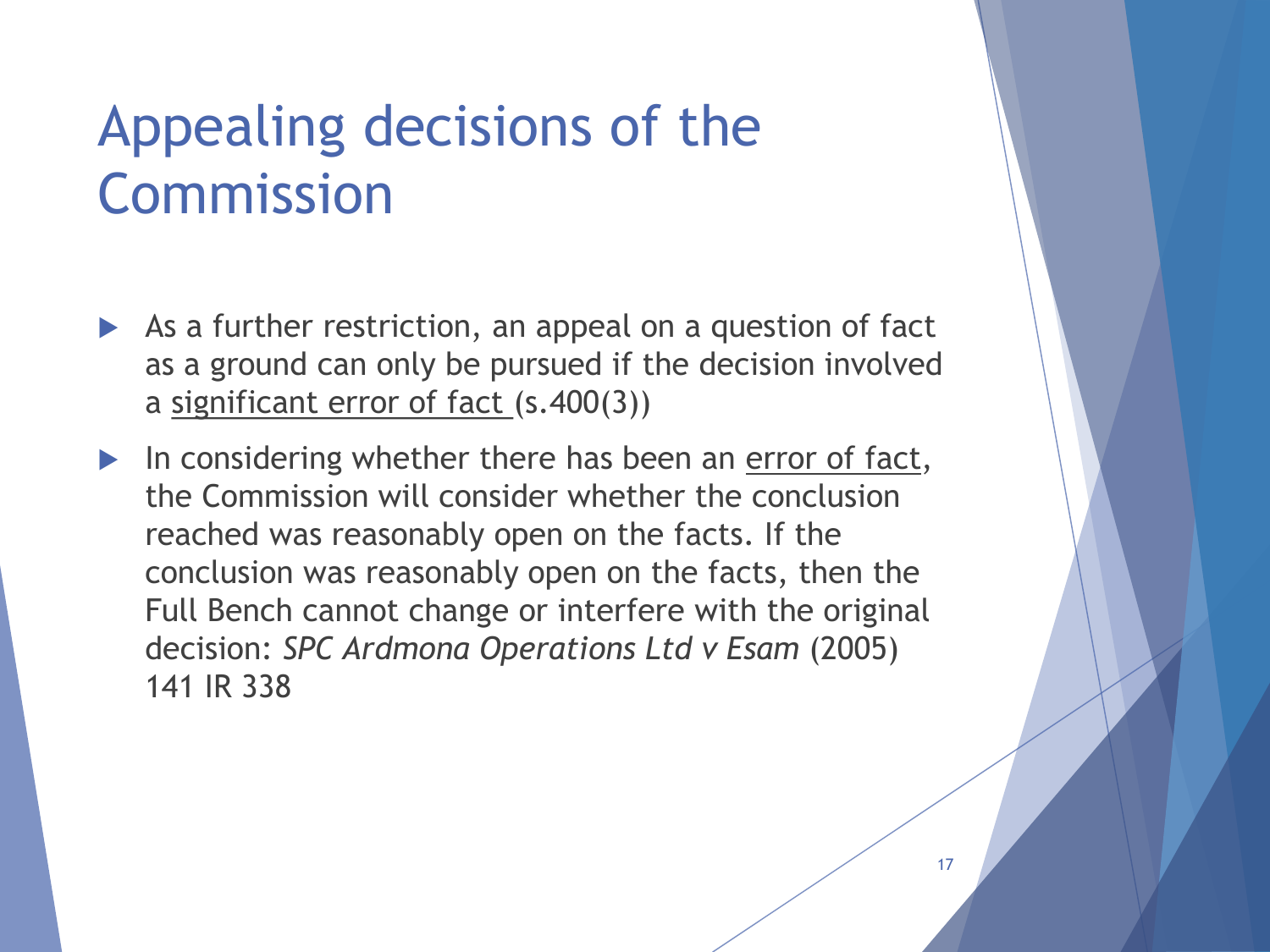# Appealing decisions of the Commission

- $\blacktriangleright$  A decision under appeal is a discretionary one and can only be challenged if it is shown, for instance, that the discretion was not exercised correctly
- It is not open for the Full Bench to substitute its view on the matters that fell for determination before the Commissioner in the absence of error of an appealable nature in the first instance decision
- See generally: *Coal & Allied Operations Pty Ltd v Australian Industrial Relations Commission* (2000) 203 CLR 194 at [32]; *Toms* at [83]ff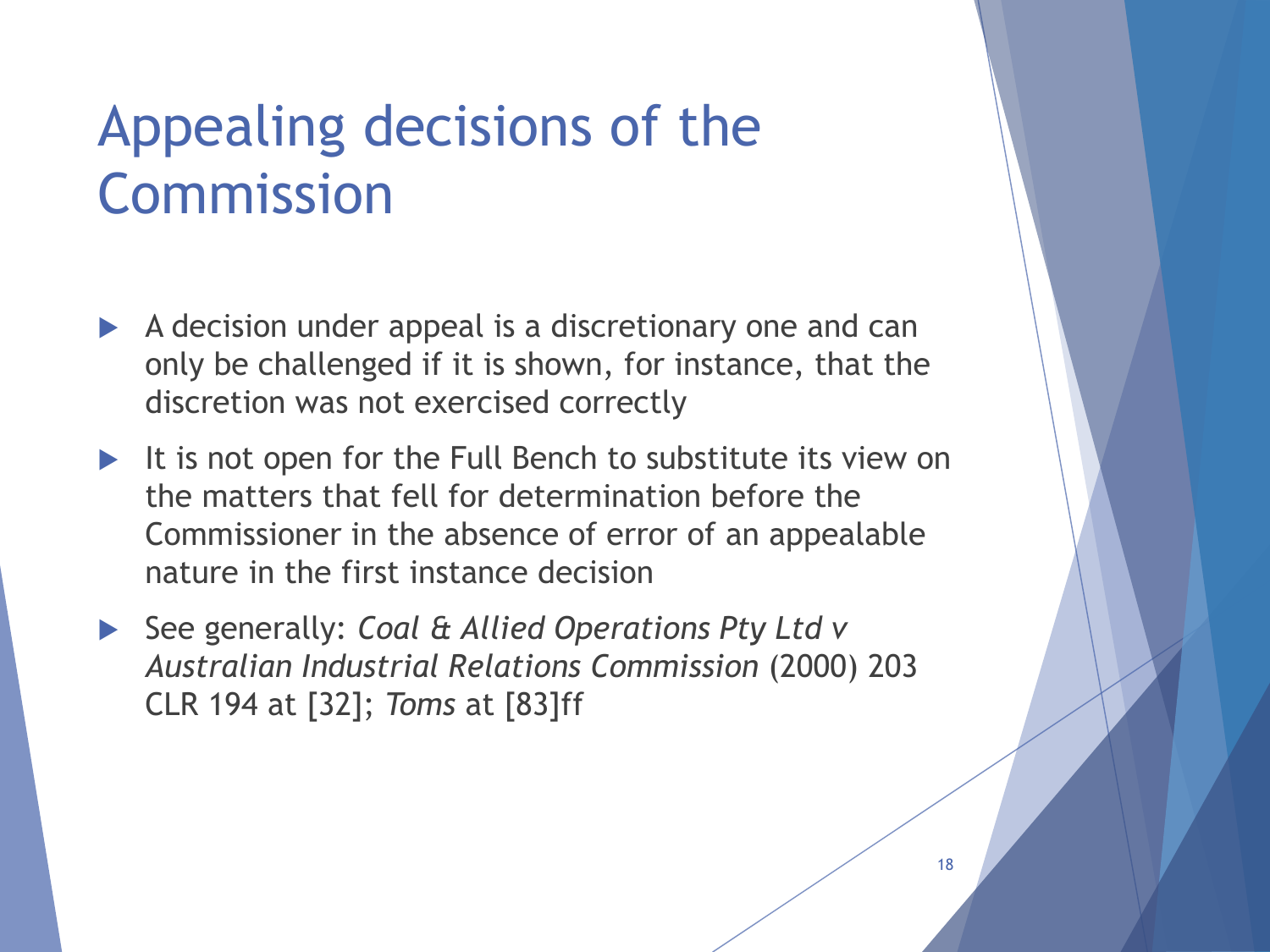#### **Dismissal for safety related incidents**

- Golden rule breaches eg *Mr Mark Hanley v Stramit Corporation Pty Limited T/A Stramit Building Products - Rockhampton* [2016] FWC 1150
- ▶ Note also observation of Full Bench in *BHP Coal Pty Ltd v Schmidt* [2016] FWCFB 1540 :

[8] The criteria for assessing fairness, although not exhaustive, are clearly intended by the legislature to guide the decision as to the overall finding of fairness of the dismissal and are essential to the notion of ensuring that there is "a fair go all round". This is particularly important in relation to safety issues because the employer has obligations to ensure the safety of its employees, and commitment and adherence to safety standards is an essential obligation of employees – especially in inherently dangerous workplaces. The notion of a fair go all round in relation to breaches of safety procedures needs to consider the employer's obligations and the need to enforce safety standards to ensure safe work practices are applied generally at the workplace.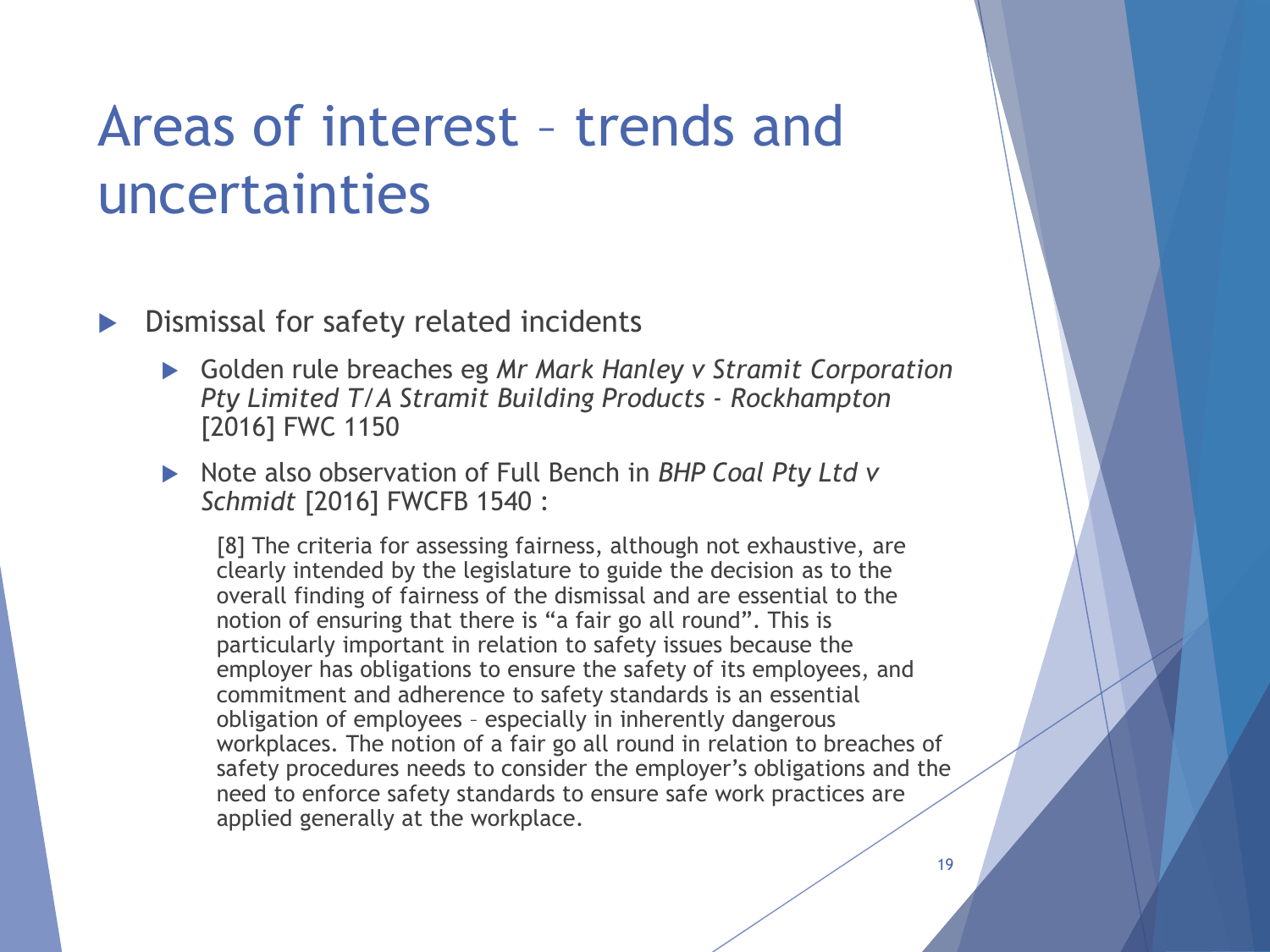- Genuine redundancies and opportunities for retraining
	- See *Vaughn Pettet and Ors v Mt Arthur Coal Pty Ltd* [2015] FWC 2851
	- Determination of whether or not there was a genuine redundancy involved comparing costs of retraining and redundancy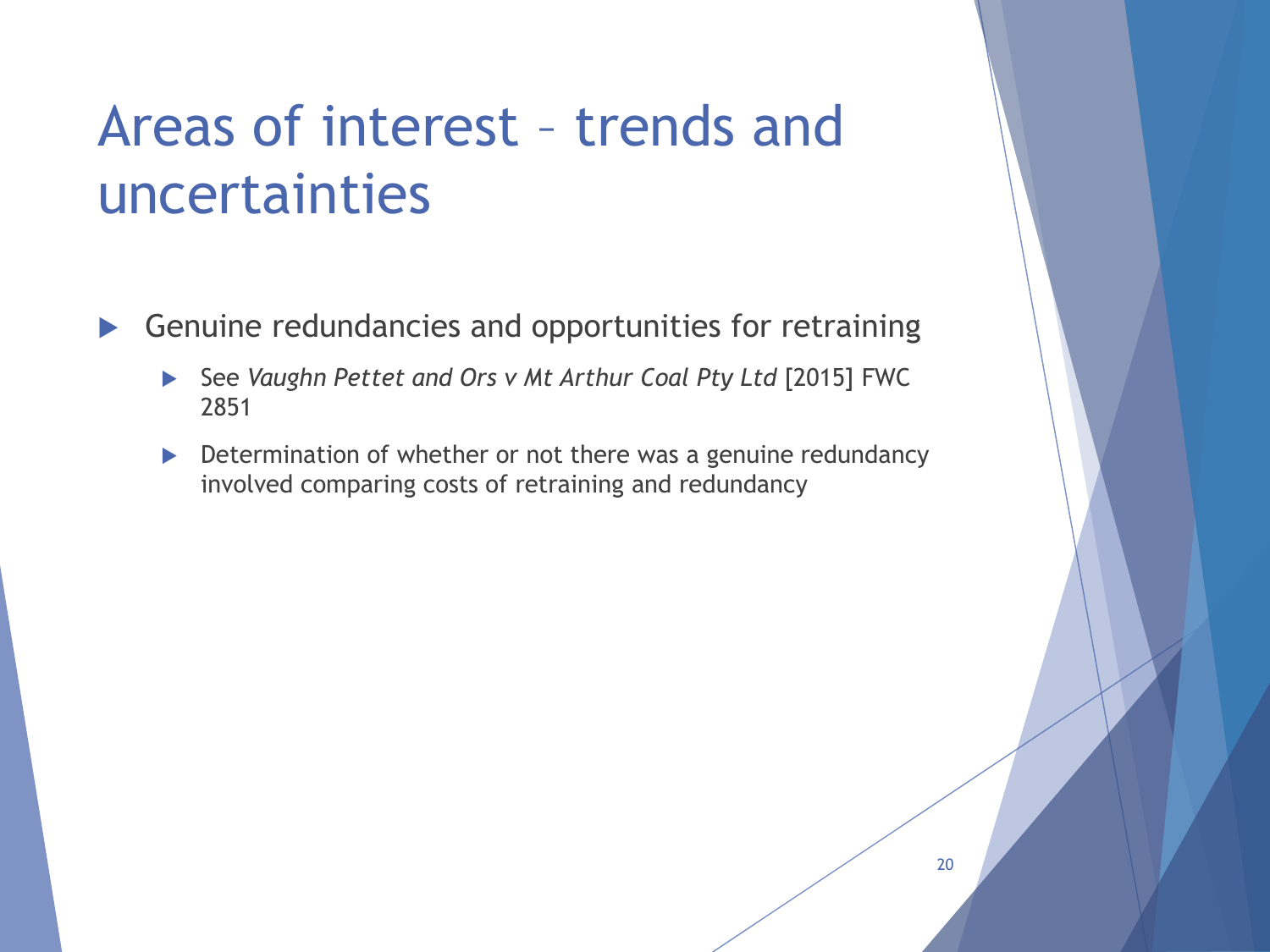- Dismissal for breaches of drug and alcohol testing procedures
	- See *Owen Sharp v BCS Infrastructure Support Pty Limited* [2015] FWCFB 1033
	- ▶ [24] … a critical consideration in assessing whether a dismissal in these types of circumstances was unfair is the fact that there is currently no direct scientific test for impairment arising from the use of cannabis … Apart from reliance upon the employee's own explanation about the matter, which will probably not be verifiable, the employer will therefore not be in a position properly to assess whether the employee is impaired as a result of cannabis use and therefore represents a threat to safety. For that reason, employer policies which provide for disciplinary action including dismissal where an employee tests positive for cannabis simpliciter may, at least in the context of safety-critical work, be adjudged to be lawful and reasonable. Likewise, depending on all the circumstances, it may be reasonably open to find that a dismissal effected pursuant to such a policy was not unfair.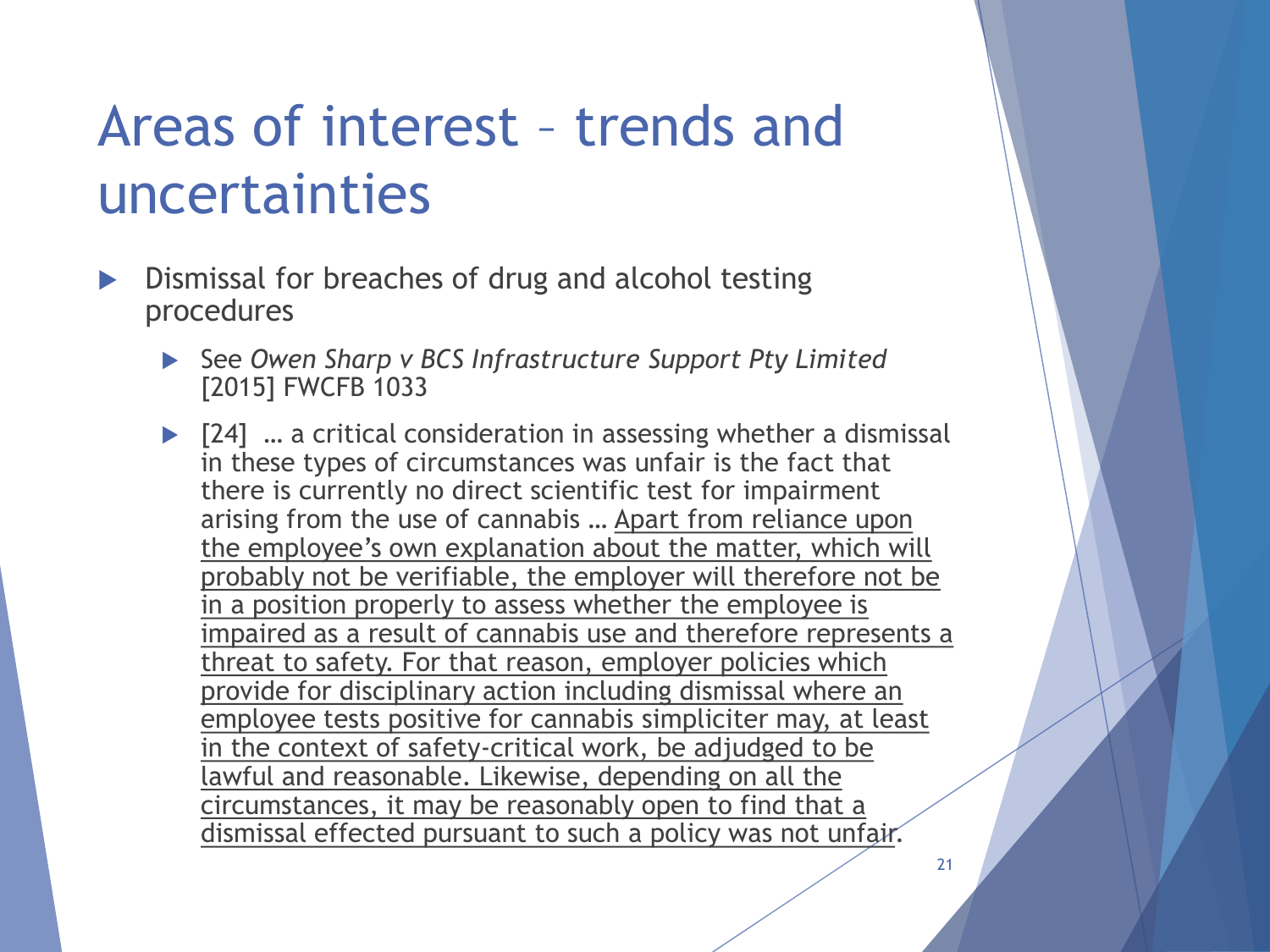- **Avoiding disjunction between procedure and substance** relating to dismissal
	- As noted by Full Bench in *BHP Coal Pty Ltd T/A BMA v Jason Schmidt* [2016] FWCFB 72:

[26] It is well established that the obligation to take into account factors, as far as they are relevant, requires findings of fact and the decision maker to have regard to those facts as matters of significance in the overall decision-making process. Importantly, as the wording of the legislation makes clear, the ultimate question is whether the dismissal was harsh, unjust or unreasonable. As was said by McHugh and Gummow JJ in *Byrne and Frew v Australian Airlines Limited*:

> 130. That is not to say that the steps taken, or not taken, before termination may not in a given case be relevant to consideration of whether the state of affairs that was produced was harsh. unjust or unreasonable. Thus, it has been said that a decision which is the product of unfair procedures may be arbitrary, irrational or unreasonable. But the question under cl 11 (a) is whether, in all the circumstances, the termination of employment disobeyed the injunction that it not be harsh, unjust or unreasonable. That is not answered by imposing a disjunction between procedure and substance. It is important that matters not be decided simply by looking to the first issue before there is seen to be any need to enter upon the second."

[27] The criteria in s.387 need to be considered in this context and applied in a consistent and common-sense manner …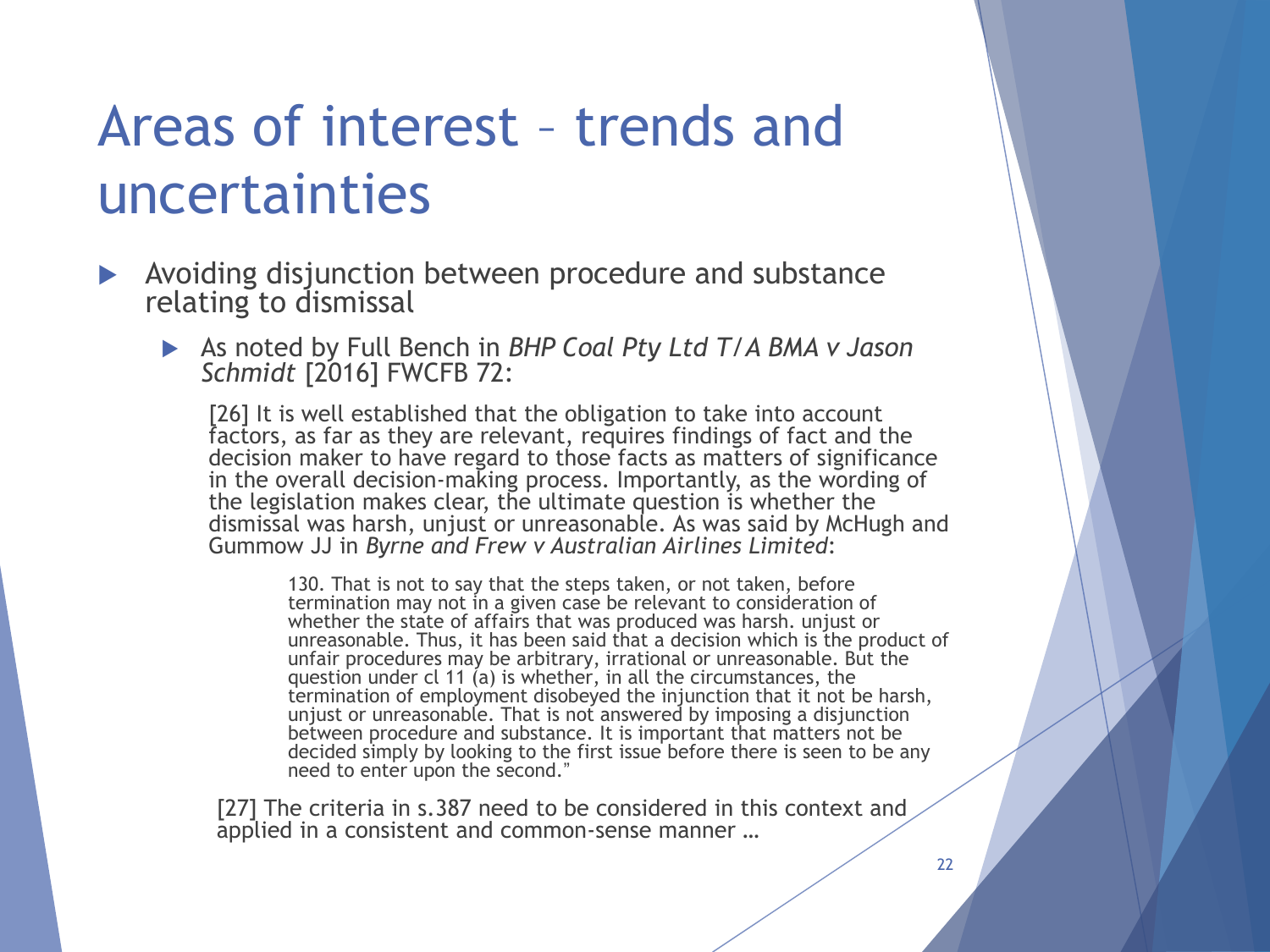- derogatory remarks about race and religion and sexually explicit comments
	- *Mr Jodie Goodall v Mt Arthur Coal Pty Ltd T/A Mt Arthur Coal* [2016] FWC 4129
	- $\triangleright$  Profanities were commonly used in the mine and the mining industry, the Commissioner said that swearing over the radio was at the lower end of seriousness, as were his "crude, lewd and sexist comments".
	- ▶ While the driver's dismissal was not unjust or unreasonable, it was a harsh penalty due to mitigating factors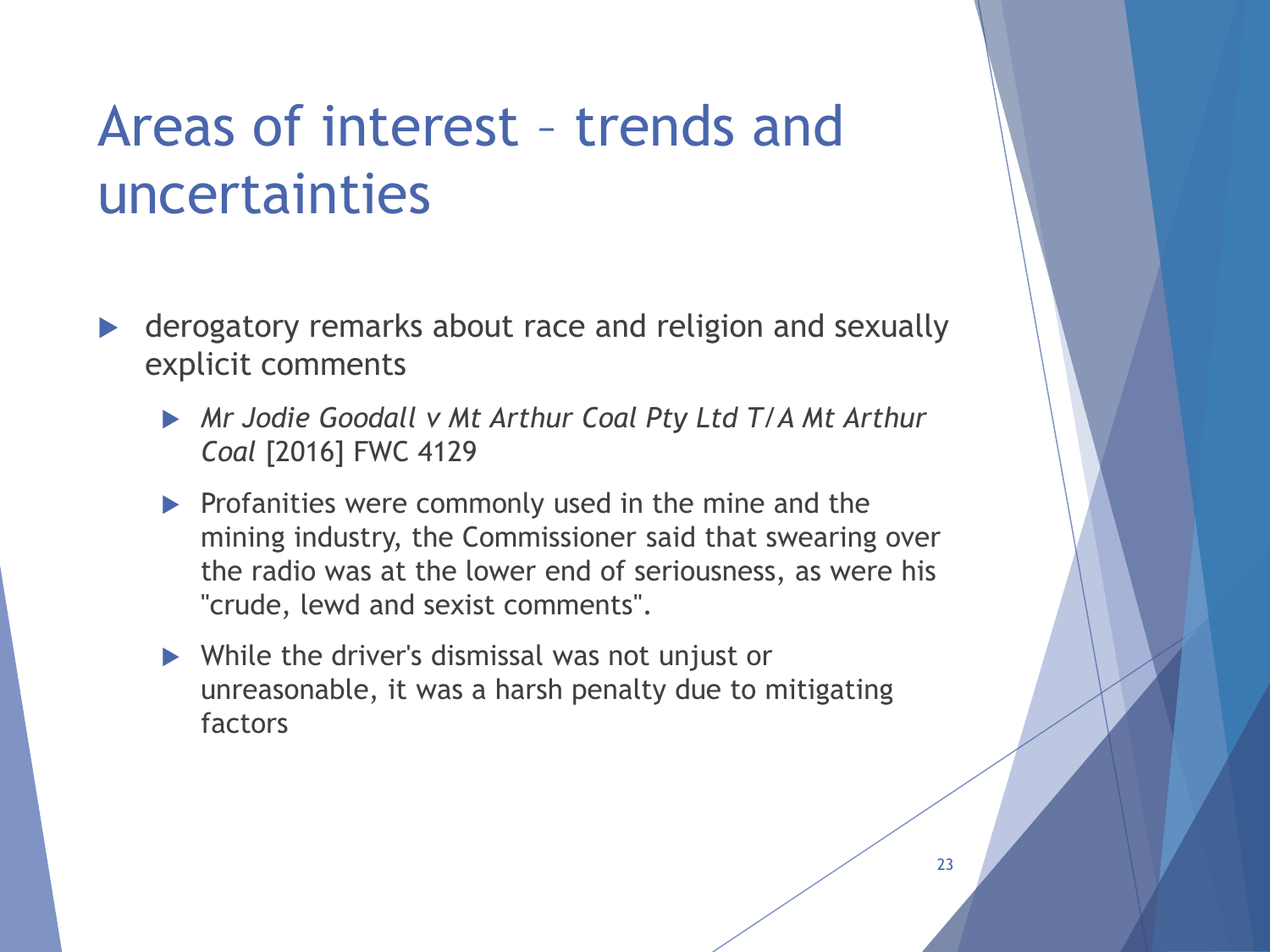- The ongoing impact of social media
	- *Vosper v Solibrooke Pty Ltd* [2016] FWC 1168 (1 March 2016)
	- $\triangleright$  Nothing derogatory in the statements made on Facebook and no confidential business information was shared.
	- $\blacktriangleright$  "An employee has a right to complain about their employment rights and their treatment at work"
	- $\triangleright$  "We do not live in a society where employees are prohibited from discussing their employment status or their treatment at work with others"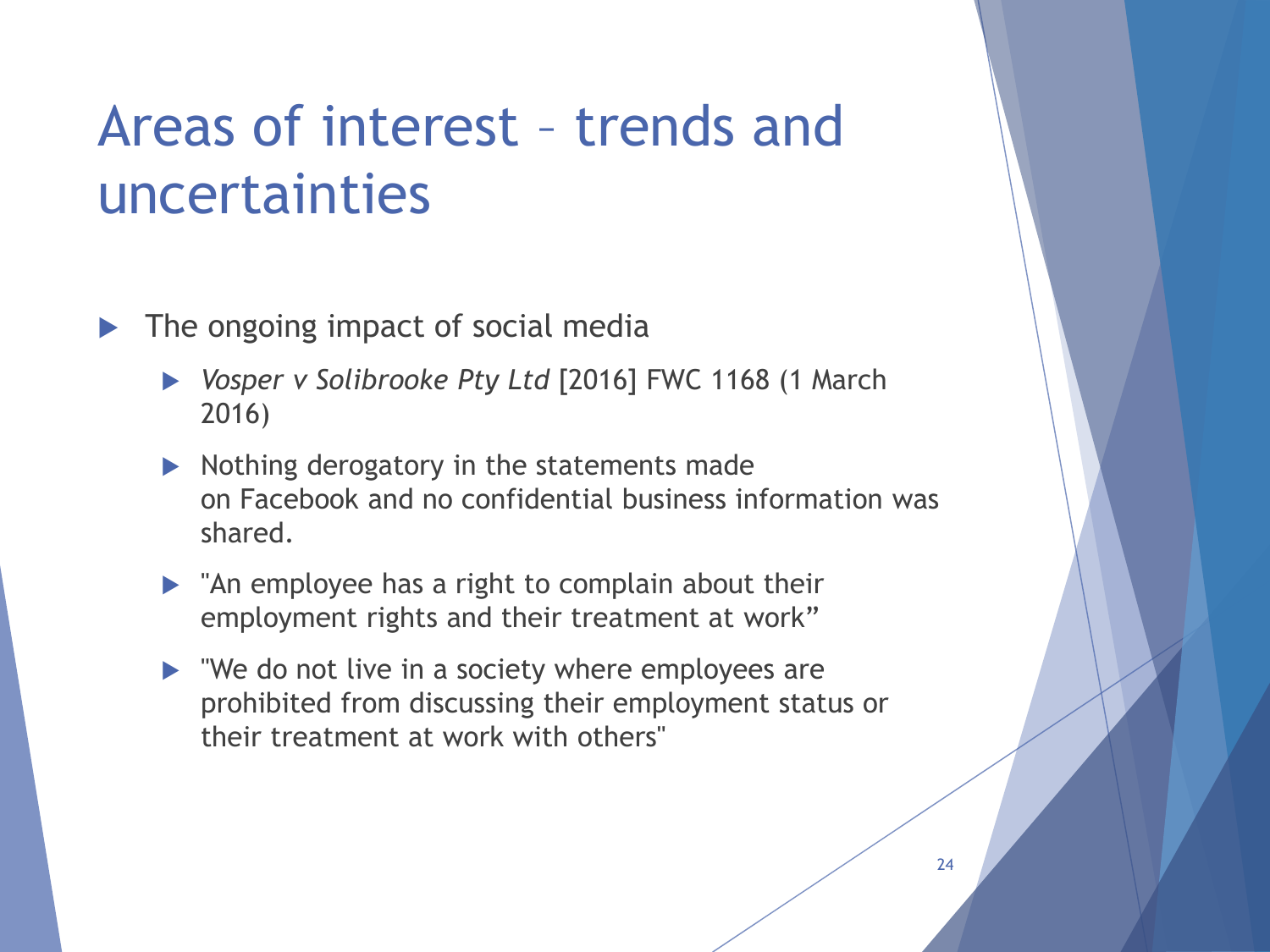- The ongoing impact of social media
	- Compare with *Mary-Jane Anders v The Hutchins School*  [2016] FWC 241 (15 January 2016)
	- ▶ Commission refused to reinstate a dismissed teacher, because her school lost trust and confidence in her after she posted disparaging comments on Facebook about an unresolved industrial dispute
	- Instead, the employee was awarded compensation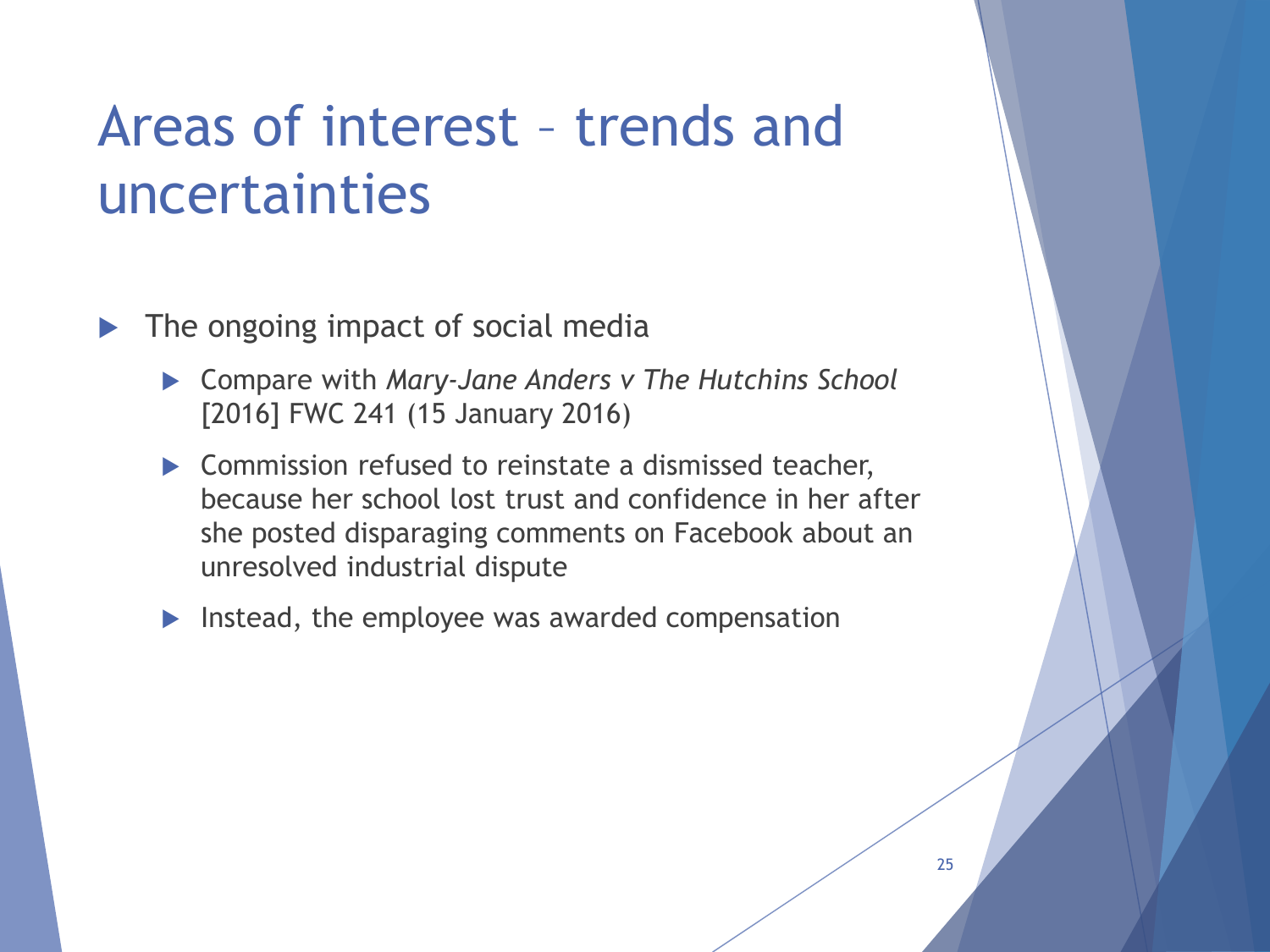# Unfair Dismissal in Depth

- $\triangleright$  See FWC Unfair Dismissals Benchbook for more information: [http://benchbooks.fwc.gov.au/unfair/assets/File/UDBe](http://benchbooks.fwc.gov.au/unfair/assets/File/UDBenchbook.pdf) nchbook.pdf
- ▶ Questions?